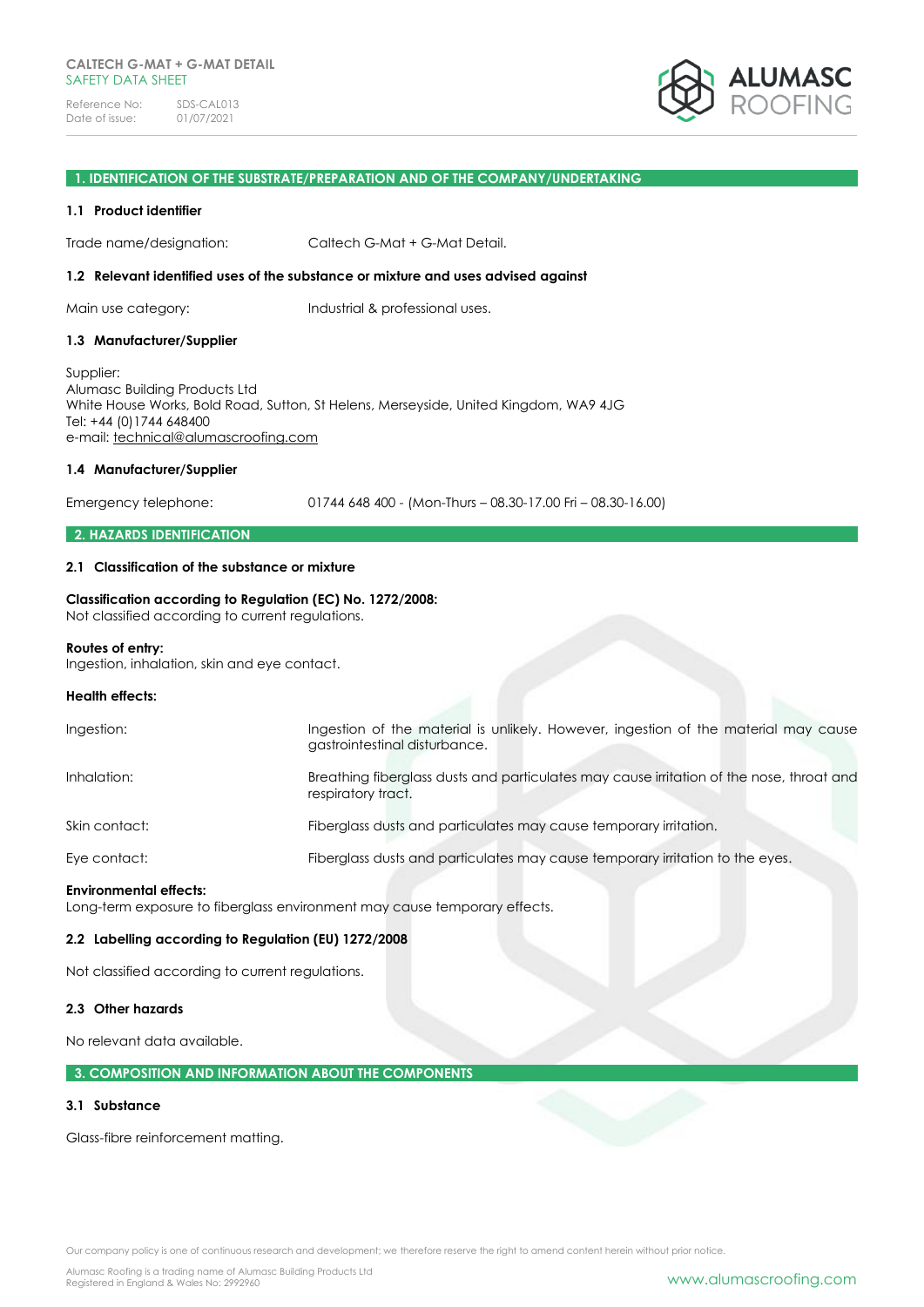

# **3.2 Mixture**

| Ingredient    | Concentration % | CAS No.                  | EC No.    | <b>CLP Classification</b> |
|---------------|-----------------|--------------------------|-----------|---------------------------|
| Glass         | $93.05 - 96.65$ | 65997-17-3               | 266-046-0 | Not classified            |
| Sizing*       | $0.35 - 1.35$   | $\overline{\phantom{a}}$ | -         | Not classified            |
| <b>Binder</b> | $3.0 - 5.4$     |                          |           | Not classified            |
| Water         | $0 - 0.2$       |                          | -         | Not classified            |

\*Sizing is a mixture of non-reactive high molecular weight polymers, applied to the glass strands, most of which are not listed as hazardous substances. Any hazardous materials that are used are considered a negligible risk, as the concentration is <0.1% of total weight and they are polymerised during the production of glass fibres.

### **4. FIRST AID MEASURES**

### **4.1 Description of first aid measures**

| General advice: | If possible, remove affected person from source of contamination.                                                                                                                                                                                                                                                                                                                                                                                      |
|-----------------|--------------------------------------------------------------------------------------------------------------------------------------------------------------------------------------------------------------------------------------------------------------------------------------------------------------------------------------------------------------------------------------------------------------------------------------------------------|
| Eye contact:    | Check/remove any contact lenses from the eyes before rinsing. Wash eyes with plenty<br>of water for at least 15 minutes and get medical attention if symptoms persist.                                                                                                                                                                                                                                                                                 |
| Skin contact:   | Wash skin with copious amounts of soap and water. Do not rinse with warm water, as<br>this will open the pores and allow the fibreglass to penetrate more deeply. If fibreglass<br>penetrates the skin, use a wash cloth to help pull out the strands. To avoid further<br>penetration, do not rub or scratch affected skin. Get medical attention if irritation<br>continues. Make sure to avoid using compressed air to remove fibreglass from skin. |
| Inhalation:     | Immediately remove the affected person to fresh air. Get medical attention if irritation<br>continues.                                                                                                                                                                                                                                                                                                                                                 |
| Ingestion:      | Normally, ingestion of this material is unlikely. If it does occur, watch the person for<br>several days to make sure that gastrointestinal disturbance does not occur. Do not let<br>the person vomit unless required by medical personnel. If disturbance persists, get<br>medical help.                                                                                                                                                             |

### **4.2 Most important symptoms and effects, both acute and delayed**

Not expected to present a significant hazard under anticipated conditions of normal use.

### **4.3 Indication of any immediate medical attention and special treatment needed**

Never give anything by mouth to an unconscious person. If you feel unwell, seek medical advice (show the label where possible).

# **5. FIRE-FIGHTING MEASURES**

### **5.1 Extinguishing media**

#### **Suitable extinguishing media:**

CO2, foam, dry powder. Use extinguishing media for the appropriate situation.

#### **Unsuitable extinguishing media:**

No specific information.

### **5.2 Special hazards arising from the substance or mixture**

Primary combustion products are carbon monoxide, hydrogen, carbon dioxide and water. Avoid breathing fire vapours.

### **5.3 Advice for fire-fighters**

Material is non-flammable, but packaging may burn. Remove containers away from fire and water cool. Use appropriate protective clothing and an approved respirator during fire-fighting.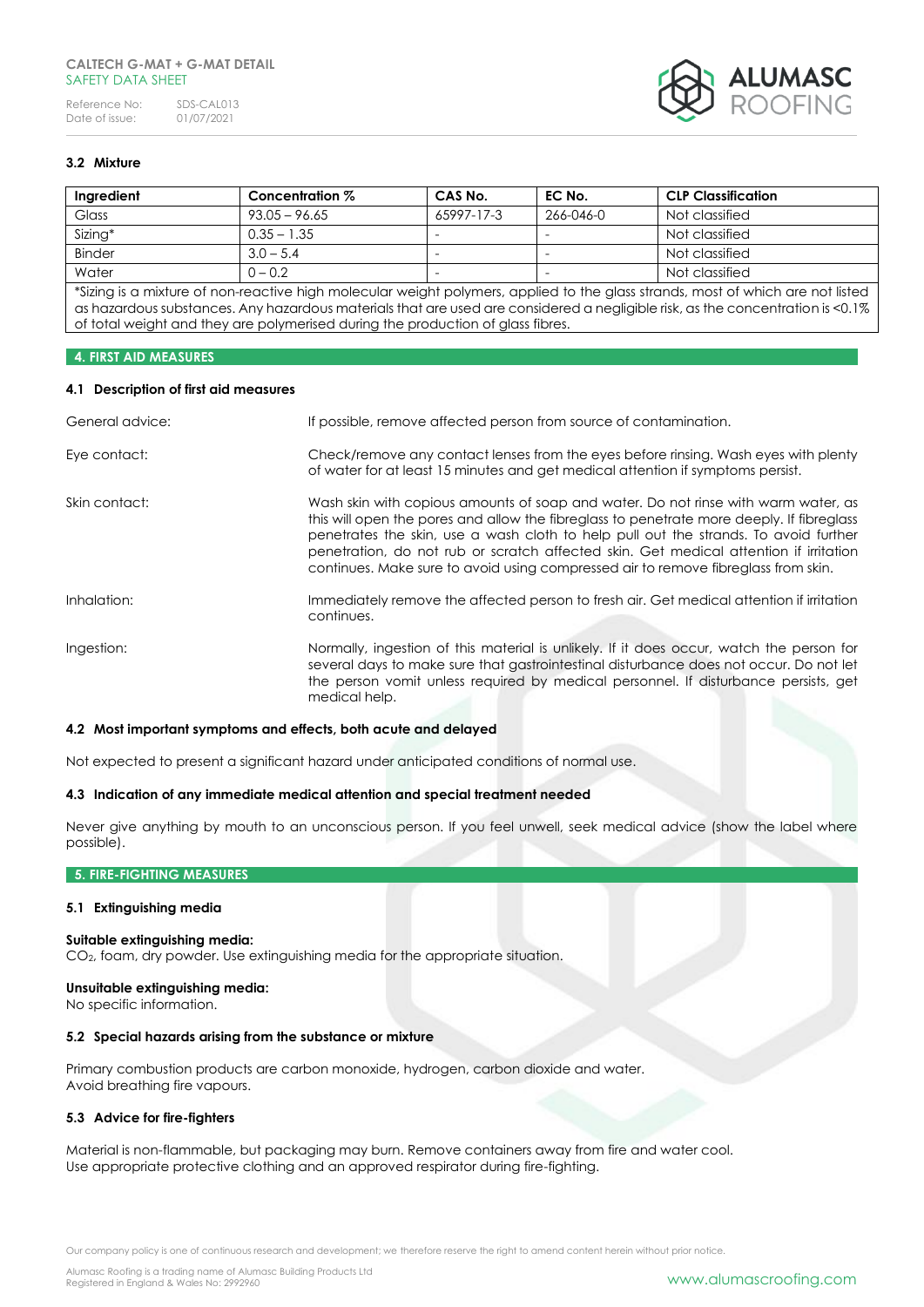

### **6. ACCIDENTIAL RELEASE MEASURES**

#### **6.1 Personal precautions, protective equipment and emergency procedures**

When cleaning a spillage outside normal working area, wear suitable protective clothing such as nitrile gloves and suitable goggles. Avoid contact with skin and eyes.

#### **6.2 Environmental precautions**

In case of release to land, the material should be scooped up as waste and put into a special container and stored in a designated area. In case of release of water, the material will sink and disperse along the bottom of waterways or ponds and cannot be easily removed after it is waterborne. However, the material is non-hazardous in water. In case of any contamination of watercourses, contact relevant authorities.

# **6.3 Methods and materials for containment and cleaning up**

See Section 6.2 above.

### **6.4 Reference to other sections**

Personal protection covered in Section 8.

### **7. HANDLING AND STORAGE**

### **7.1 Precautions for safe handling**

Keep the material inside its packaging, to prevent damage to product and minimise generation of dust. Maintain a clean work area and avoid generation of fibreglass due to improper handling.

# **7.2 Conditions for safe storage, including any incompatibilities**

Store in the tightly closed original container in a dry place.

#### **7.3 Specific end use(s)**

No specific data available.

### **8. EXPOSURE CONTROLS/PERSONAL PROTECTION**

# **8.1 Control parameters**

### **Workplace Exposure Limits (WEL):**

| Ingredient                             | <b>Time Weighted Average (Twa)</b><br>8 Hours                                                                     | Exposure Limit<br>Short Term<br>(Stel)<br>15 Mins |
|----------------------------------------|-------------------------------------------------------------------------------------------------------------------|---------------------------------------------------|
| Non-respirable fibres and particulates | 10mg/m3 (Total dust)                                                                                              | N/A                                               |
| Respirable particulates                | 5mg/m3 (Respirable fraction)                                                                                      | N/A                                               |
|                                        | (TWA = Time Weighted Average)                                                                                     |                                                   |
|                                        | Glass filaments are not respirable as they are over 3µm in diameter and have been shown not to cause lung cancer. |                                                   |

#### **8.2 Exposure controls**

# **Appropriate engineering controls:**

No specific data available.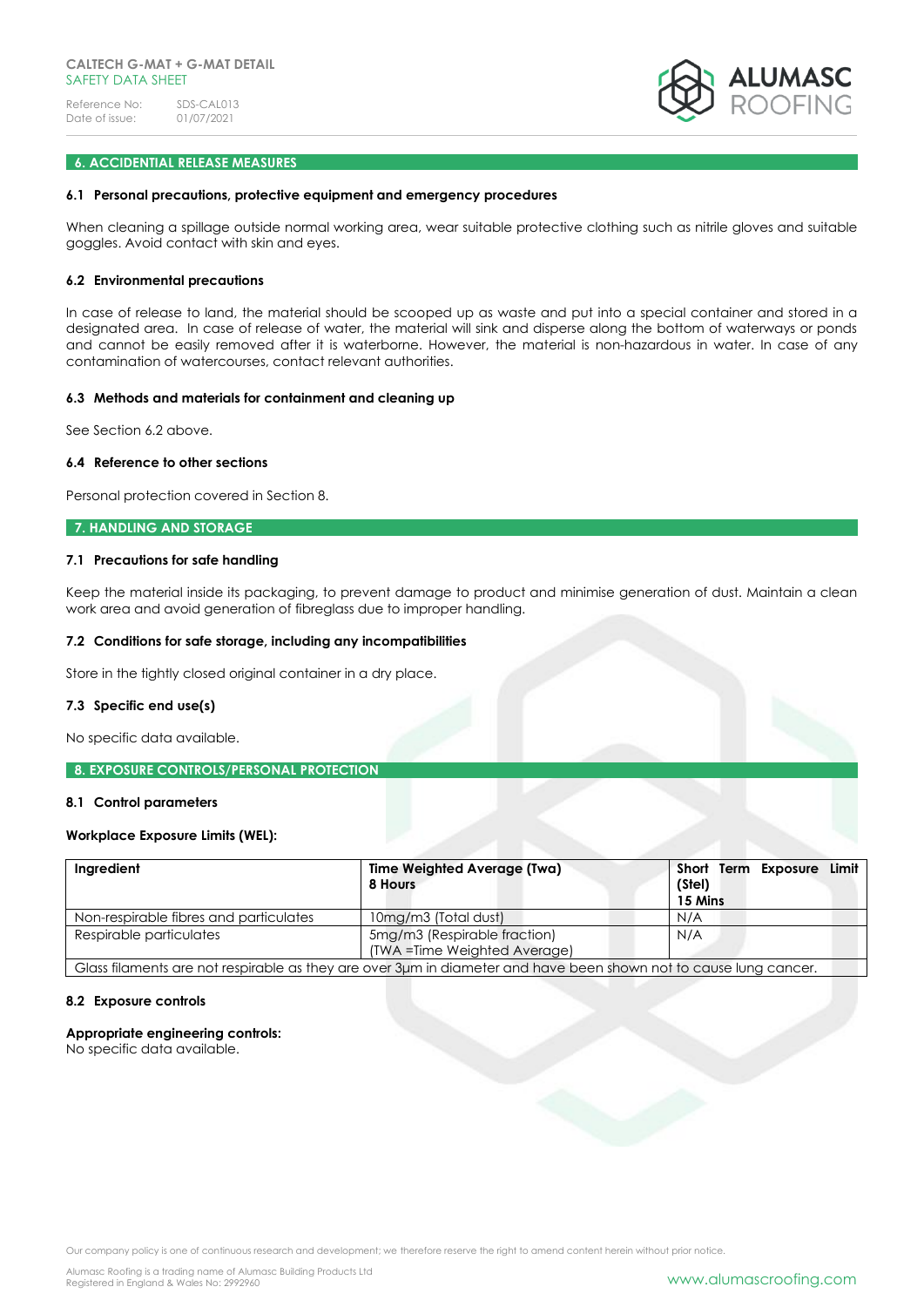

# **Personal protective equipment:**

| Eye protection:         | Wear safety glasses with side-shields.                                                                                                                                                                                                                                                                       |
|-------------------------|--------------------------------------------------------------------------------------------------------------------------------------------------------------------------------------------------------------------------------------------------------------------------------------------------------------|
| Skin protection:        | Wear suitable gloves. The glove material has to be impermeable and resistant to the<br>Product. Test the durability of the gloves before use. Protective gloves should be<br>replaced at first signs of wear. Protective clothing to include safety shoes, long-sleeved<br>working clothing, long trousers). |
| Respiratory protection: | Wear a suitable mask when working in an environment where dust concentration is<br>high.                                                                                                                                                                                                                     |

### **Environmental exposure controls:**

In case of any contamination of watercourses, contact relevant authorities. See also measures detailed in Sections 6 & 7.

### **9. PHYSICAL AND CHEMICAL PROPERTIES**

# **9.1 Information on basic physical and chemical properties**

| White or off-white solid. |
|---------------------------|
| None.                     |
| $>800^{\circ}$ C.         |
| $N/A$ .                   |
| $N/A$ .                   |
| $N/A$ .                   |
| Not flammable.            |
| N/A.                      |
| 2.6.                      |
| Insoluble.                |
| N/A.                      |
|                           |

# **9.2 Other information**

No data available.

# **10. STABILITY AND REACTIVITY**

### **10.1 Reactivity**

No hazardous reactions under normal conditions of use.

#### **10.2 Chemical stability**

This product is extremely stable under normal temperature conditions.

# **10.3 Possibility of hazardous reactions**

No hazardous reactions under normal conditions of use.

# **10.4 Conditions to avoid**

None.

# **10.5 Materials to avoid**

None.

# **10.6 Hazardous decomposition products**

No dangerous decomposition products when stored and handled correctly.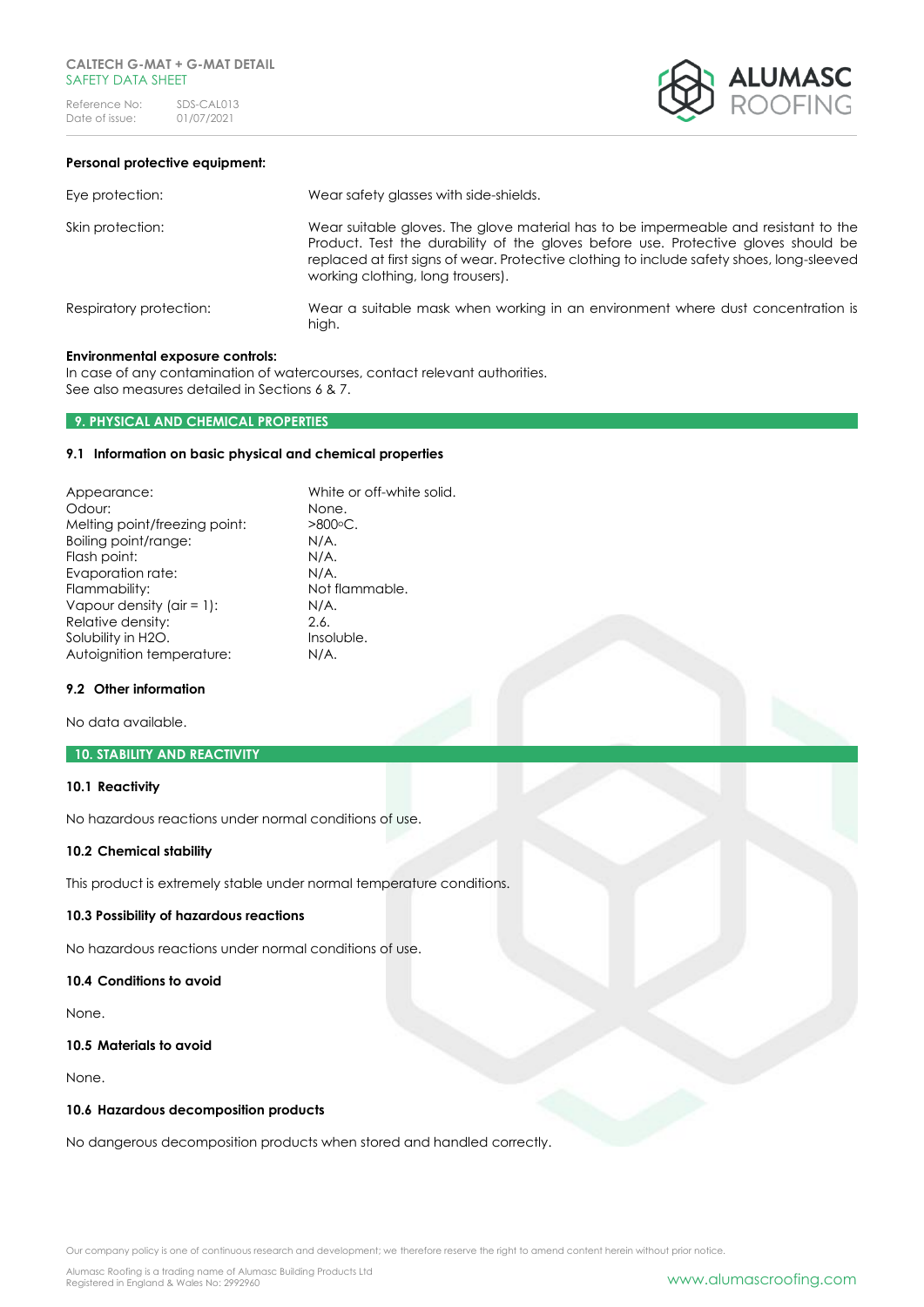

# **11. TOXICOLOGICAL INFORMATION**

#### **11.1 Information on toxicological effects**

| Acute toxicity:                | Not classified.                                                                                                                                                                                                      |
|--------------------------------|----------------------------------------------------------------------------------------------------------------------------------------------------------------------------------------------------------------------|
| Skin corrosion/irritation:     | Not classified, but fibreglass dusts may cause irritation to skin.                                                                                                                                                   |
| Serious eye damage/irritation: | Not classified, but fibreglass dusts may cause irritation to eyes.                                                                                                                                                   |
| Respiratory sensitisation:     | Not classified.                                                                                                                                                                                                      |
| Skin sensitisation:            | Not classified.                                                                                                                                                                                                      |
| Germ cell mutagenicity:        | Not classified.                                                                                                                                                                                                      |
| Carcinogenicity:               | Not classified.                                                                                                                                                                                                      |
| Reproductive toxicity:         | Not classified.                                                                                                                                                                                                      |
| STOT-single exposure:          | Not classified, but fibreglass dusts may cause coughing, sneezing, as well as irritation to<br>nose and throat. Inhalation of large quantities may cause difficulty in breathing,<br>congestion and chest tightness. |
|                                | Ingestion of fibreglass dusts may cause irritation to throat, stomach and gastrointestinal<br>tract.                                                                                                                 |
| STOT-repeated exposure:        | Not classified.                                                                                                                                                                                                      |
| Aspiration hazard:             | Not classified.                                                                                                                                                                                                      |

# **12. ECOLOGICAL INFORMATION**

# **12.1 Ecological information**

Product is not classified as an environmental hazard according to current regulations.

### **12.2 Persistence & degradability**

Product is not readily biodegradable.

#### **12.3 Bioaccumulative potential**

No data available.

# **12.4 Mobility in soil**

No data available.

# **12.5 Results of PBT and vPvB assessment**

This mixture contains no PBT or vPvB components at levels of 0.1% or higher.

# **12.6 Other adverse effects**

No data available.

### **13. DISPOSAL CONSIDERATIONS**

#### **13.1 Waste treatment methods**

Non-hazardous. All waste material and packaging must be disposed of in accordance with local/national waste disposal regulations and environmental controls.

# **14. TRANSPORT INFORMATION**

|                                       | <b>IMDG</b><br><b>ADR/IATA</b> |
|---------------------------------------|--------------------------------|
| 14.1 UN number                        | None                           |
| 14.2 Proper shipping name             | None                           |
| 14.3 Transport hazard class(es)/marks | <b>None</b>                    |
| 14.4 Packing group/Labels             | None                           |
| 14.5 Environmental hazards            | None                           |

Our company policy is one of continuous research and development; we therefore reserve the right to amend content herein without prior notice.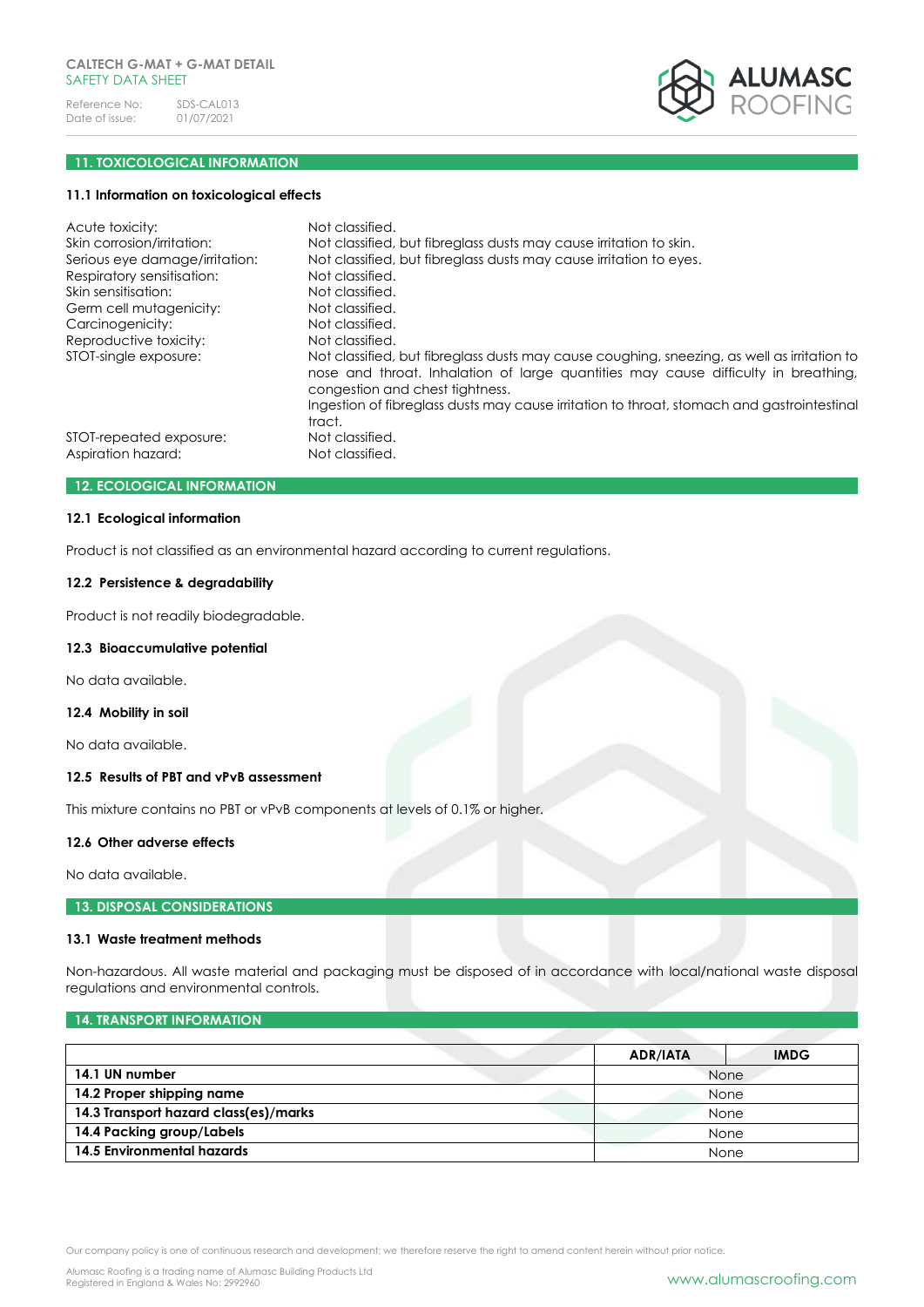

| 14.6 Special precautions for user                                        | Rolling & moisture should be avoided |
|--------------------------------------------------------------------------|--------------------------------------|
|                                                                          | during transit                       |
| 14.7 Transport in bulk according to Annex II of MARPOL and the IBC Code" | Not applicable                       |

### **15. REGULATORY INFORMATION**

# **15.1Safety, health and environmental regulations/legislation specific for the substance or mixture**

| <b>Prohibition/Restriction</b>                                                                                                                     |                                                                                                                                                                                                  |
|----------------------------------------------------------------------------------------------------------------------------------------------------|--------------------------------------------------------------------------------------------------------------------------------------------------------------------------------------------------|
| REACH - Restrictions on the manufacture, placing on the market and use of<br>certain dangerous substances, preparations and articles (Annex XVII): | Not applicable                                                                                                                                                                                   |
| REACH - Candidate list of substances of very high concern for authorisation<br>(Article 59):                                                       | None of the components are listed                                                                                                                                                                |
| REACH - List of substances subject to authorisation (Annex XIV):                                                                                   | Not applicable                                                                                                                                                                                   |
| <b>REACH</b> information:                                                                                                                          | All substances contained in this<br>product are pre-registered or<br>registered by our upstream suppliers<br>and/or<br>excluded from the regulation<br>and/or<br>exempted from the registration. |

### **15.2 Chemical safety assessment**

Not applicable.

### **16. OTHER INFORMATION**

### **Hazard statements for components in Section 3:**

Not classified.

# **Sectors of use/relevant identified uses of the mixture:**

| <u>seciois of ose/relevant identified oses of the filixible.</u> |                                                                                                                                                                                                                                             |
|------------------------------------------------------------------|---------------------------------------------------------------------------------------------------------------------------------------------------------------------------------------------------------------------------------------------|
| SU19:                                                            | Building and construction work.                                                                                                                                                                                                             |
| SU22:                                                            | Professional uses: Public domain (administration, education, entertainment, services,<br>craftsmen).                                                                                                                                        |
| Uses advised against:                                            |                                                                                                                                                                                                                                             |
| SU21:                                                            | Consumer uses: Private households / general public / consumers.                                                                                                                                                                             |
| Full text of other abbreviations:                                |                                                                                                                                                                                                                                             |
| STOT SE:                                                         | Specific Target Organ Toxicity - Single Exposure                                                                                                                                                                                            |
| ADR:                                                             | The European Agreement on the International Transport of Dangerous Goods by                                                                                                                                                                 |
|                                                                  | Road                                                                                                                                                                                                                                        |
| CAS:                                                             | <b>Chemical Abstracts Service</b>                                                                                                                                                                                                           |
| GHS:                                                             | <b>Globally Harmonized System</b>                                                                                                                                                                                                           |
| IATA:                                                            | International Air Transport Association                                                                                                                                                                                                     |
| IMDG:                                                            | International Maritime Code for Dangerous Goods                                                                                                                                                                                             |
| MARPOL:                                                          | International Convention for the Prevention of Pollution from Ships, 1973 as modified<br>by the Protocol of 1978.                                                                                                                           |
| REACH:                                                           | Regulation (EC) No 1907/2006 of the European Parliament and of the Council of 18<br>December 2006 concerning the Registration, Evaluation, Authorisation and Restriction<br>of Chemicals (REACH), establishing a European Chemicals Agency. |
| WEL:                                                             | Workplace Exposure Limit                                                                                                                                                                                                                    |

### **Training:**

This material should only be used by trained personnel.

All the information supplied on this data sheet applies only when the product is used for the prescribed application and in accordance with the directions for use.

Please make this data available to all persons involved with the production, transportation and use of this product.

The contents and format of this SDS are in accordance with EEC Commission Directive 1999/45/EC, 67/548/EC, 1272/2008/EC and EEC Commission Regulation 1907/2006/EC (REACH) Annex II.